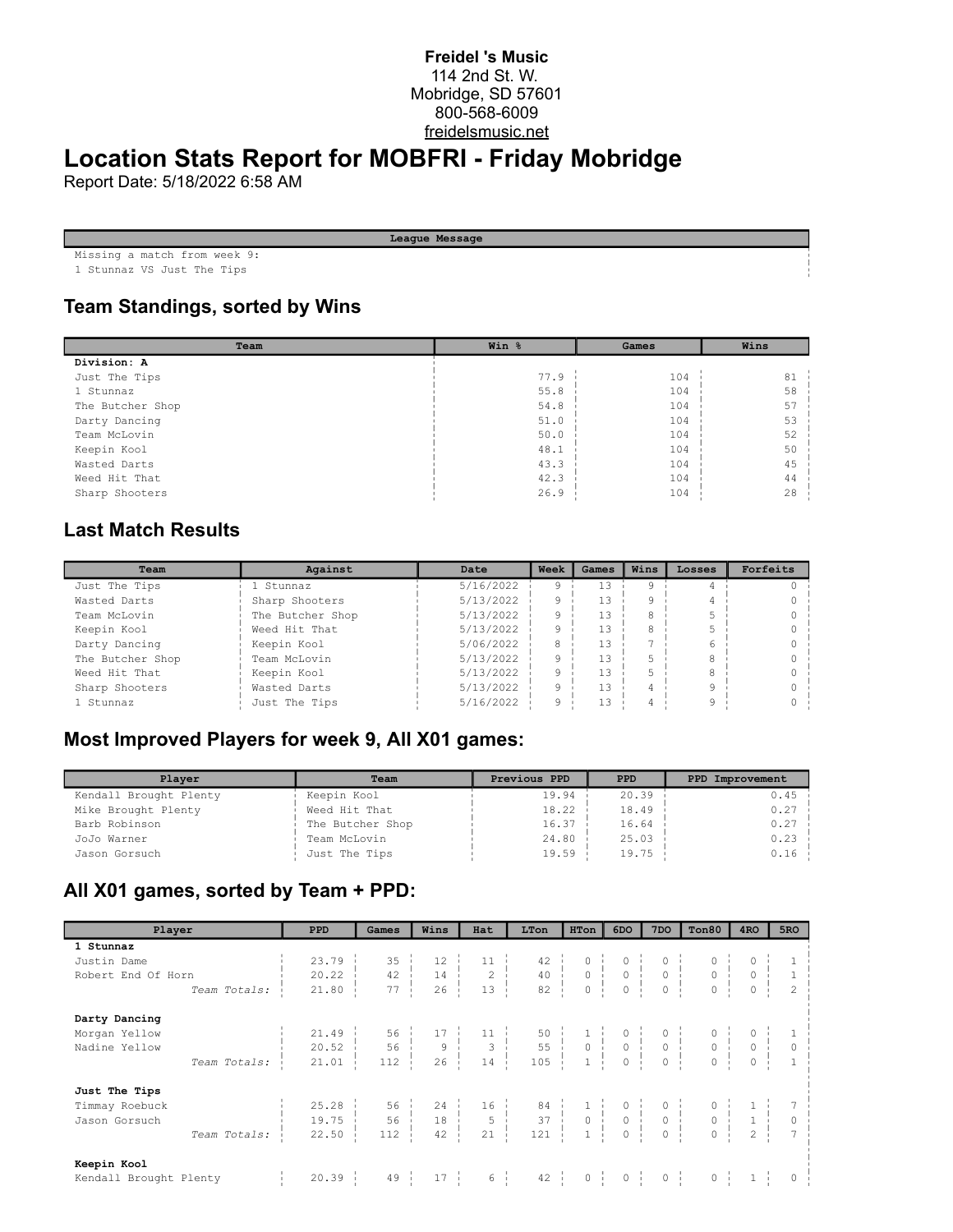| Player                 | PPD   | Games          | Wins           | Hat                | LTon           | HTon           | 6DO                | 7 <sub>DO</sub> | Ton80                    | 4 <sub>RO</sub>     | 5RO            |
|------------------------|-------|----------------|----------------|--------------------|----------------|----------------|--------------------|-----------------|--------------------------|---------------------|----------------|
| Ahliyah Brought Plenty | 16.10 | 49             | $\mathbf{1}$   | $\circ$            | 20             | $\circ$        | $\Omega$           | $\circ$         | $\circ$                  | $\circ$             | $\mathbf{1}$   |
| Team Totals:           | 18.23 | 98             | 18             | 6                  | 62             | $\circ$        | $\mathbb O$        | $\mathbb O$     | $\circ$<br>$\mathbf{I}$  | $\mathbf{1}$        | $1\,$          |
| Sharp Shooters         |       |                |                |                    |                |                |                    |                 |                          |                     |                |
| Sheldon Tree Top       | 25.39 | $\overline{7}$ | 2              | $\mathbf{1}$       | 15             | 0              | 0                  | 0               | 0                        | $\circ$             | 0              |
| Lisa Brown             | 15.09 | 42             | $\mathbf{1}$   | $\mathbf 0$        | 9              | $\circ$        | $\mathbb O$        | $\circ$         | $\mathbb O$              | $\circ$             | $\mathbf{1}$   |
| Team Totals:           | 16.40 | 49             | 3              | $\mathbf{1}$       | 24             | $\circ$        | $\mathbf 0$        | $\circ$         | $\Omega$                 | $\circ$             | $\mathbf{1}$   |
|                        |       |                |                |                    |                |                |                    |                 |                          |                     |                |
| Team McLovin           |       |                |                |                    |                |                |                    |                 |                          |                     |                |
| JoJo Warner            | 25.03 | 56             | 14             | 26                 | 73             | 0              | 0                  | 0               | 0                        | $\mathbf{1}$        | 5              |
| Shawn Stickney         | 21.39 | 49             | 15             | 5                  | 52             | $\mathbf{1}$   | $\circ$            | $\circ$         | $\overline{0}$           | $\,1\,$             | $\mathbf{1}$   |
| Team Totals:           | 23.32 | 105            | 29             | 31                 | 125            | $\mathbf{1}$   | $\circ$            | $\circ$         | $\overline{0}$           | $\overline{c}$      | 6              |
| The Butcher Shop       |       |                |                |                    |                |                |                    |                 |                          |                     |                |
| Jason Robinson         | 21.77 | 56             | 21             | 13                 | 54             | 0              | 0                  | 0               | 0                        | $\mathbb O$         | $\overline{c}$ |
| Barb Robinson          | 16.64 | 56             | 6              | $\mathbf{1}$       | 25             | $\mathbb O$    | $\mathbf 0$        | $\mathbb O$     | ÷<br>$\mathsf{O}\xspace$ | $\circ$             | $\circ$        |
| Team Totals:           | 19.22 | 112            | 27             | 14                 | 79             | $\overline{0}$ | $\Omega$           | $\theta$        | $\Omega$                 | $\Omega$            | $\overline{c}$ |
| Wasted Darts           |       |                |                |                    |                |                |                    |                 |                          |                     |                |
| Ken Hill               | 19.73 | 56             | 7              | $\mathbf{2}$       | 53             |                | 0                  | 0               | 0                        | $\circ$             | 0              |
| Tory Gabe              | 19.16 | 49             | 16             | $\overline{c}$     | 43             | 0<br>$\circ$   | $\circ$            | $\circ$         | $\circ$                  | $\mathsf{O}\xspace$ | $\mathbf{1}$   |
|                        | 19.46 | 105            | 23             | $\overline{4}$     | 96             | $\circ$        | $\mathbf 0$        | $\circ$         | $\circ$                  | $\circ$             | $\mathbf{1}$   |
| Team Totals:           |       |                |                |                    |                |                |                    |                 |                          |                     |                |
| Weed Hit That          |       |                |                |                    |                |                |                    |                 |                          |                     |                |
| Arlette Brought Plenty | 19.58 | 56             | 14             | 3                  | 52             | 0              | 0                  | 0               | 0                        | 0                   | $\mathbf{1}$   |
| Mike Brought Plenty    | 18.49 | 56             | 17             | $\mathbf{1}$<br>÷. | 28             | $\overline{0}$ | $\circ$<br>÷.<br>÷ | $\circ$         | ÷<br>$\mathsf{O}\xspace$ | $\circ$<br>÷.       | $\mathbf{1}$   |
| Team Totals:           | 19.03 | 112            | 31             | $\overline{4}$     | 80             | $\circ$        | $\overline{0}$     | $\overline{0}$  | $\circ$                  | $\circ$             | $\overline{c}$ |
| {Substitutes}          |       |                |                |                    |                |                |                    |                 |                          |                     |                |
| Dana Goehring          | 24.76 | 14             | 5              | $\overline{c}$     | 22             | $\mathbb O$    | $\circ$            | 0               | 0                        | $\mathbb O$         | $\mathbf{1}$   |
| KC Gregg               | 23.03 | 14             | $\mathbf{1}$   | 5                  | 16             | $\Omega$       | $\Omega$           | $\Omega$        | $\Omega$                 | $\Omega$            | $\Omega$       |
| Junior McKee           | 21.05 | 7              | 3              | $\mathbf{1}$       | 8              | $\Omega$       | $\Omega$           | $\Omega$        | $\Omega$                 | $\Omega$            | $\Omega$       |
| Josh Thunderhawk       | 20.38 | $\overline{7}$ | $\Omega$       | $\circ$            | 7              | $\Omega$       | $\Omega$           | $\mathbf{0}$    | 0                        | $\circ$             | $\mathbf 0$    |
| Elijah Tree Top        | 20.20 | 14             | $\overline{4}$ | $\mathbf{1}$       | 14             | $\Omega$       | $\Omega$           | $\Omega$        | $\Omega$                 | $\Omega$            | $\mathbf 0$    |
| Carrie Long Cloud      | 19.96 | $\overline{7}$ | $\Omega$       | $\mathbf{1}$       | 6              | $\Omega$       | $\Omega$           | $\Omega$        | $\Omega$                 | $\Omega$            | $\Omega$       |
| Stetson Wagner         | 19.38 | 7              | $\Omega$       | $\Omega$           | 6              | $\Omega$       | $\Omega$           | $\Omega$        | $\Omega$                 | $\Omega$            | $\Omega$       |
| Nicole Munsinger       | 17.29 | 21             | 5              | $\overline{c}$     | 11             | $\Omega$       | $\Omega$           | $\Omega$        | $\Omega$                 | $\Omega$            | $\mathbf{1}$   |
| Harriet Johnson        | 14.72 | 7              | $\mathbf{1}$   | $\circ$            | $\overline{c}$ | $\Omega$       | $\Omega$           | $\circ$         | $\overline{0}$           | $\circ$             | $\circ$        |
| Team Totals:           | 19.95 | 98             | 19             | 12                 | 92             | $\Omega$       | 0                  | $\Omega$        | $\Omega$                 | $\Omega$            | $\overline{c}$ |
|                        |       |                |                |                    |                |                |                    |                 |                          |                     |                |

## **Most Improved Players for week 9, All Cricket games:**

| Plaver         | Team             | Previous MPR | <b>MPR</b> | <b>MPR Improvement</b> |
|----------------|------------------|--------------|------------|------------------------|
| Barb Robinson  | The Butcher Shop | 1.63         | 1.68       | 0.05                   |
| Lisa Brown     | Sharp Shooters   | 1.31         | 1.34       | 0.03                   |
| JoJo Warner    | Team McLovin     | 2.65         | 2.67       | 0.02                   |
| Timmay Roebuck | Just The Tips    | 2.88         | 2.89       | 0.01                   |
| Jason Robinson | The Butcher Shop | 2.47         | 2.48       | 0.01                   |

## **All Cricket games, sorted by Team + MPR:**

| Player                 | <b>MPR</b>           | Games           | Wins                                                  | Hats                                       | WHorse                                | 5MR                           | 6MR                                                          | 5RO                 | 6RO            |
|------------------------|----------------------|-----------------|-------------------------------------------------------|--------------------------------------------|---------------------------------------|-------------------------------|--------------------------------------------------------------|---------------------|----------------|
| 1 Stunnaz              |                      |                 |                                                       |                                            |                                       |                               |                                                              |                     |                |
| Justin Dame            | 2.63                 | 30              | $10$                                                  | 0                                          | $\begin{array}{c} 1 \\ 0 \end{array}$ | 13                            |                                                              | $\mathsf{O}\xspace$ | $\mathbf{1}$   |
| Robert End Of Horn     | 2, 26                | 36 <sup>1</sup> | $\,$ 8 $\,$                                           | $\begin{array}{c} 2 \\ 2 \end{array}$      |                                       | $\,8\,$                       | $\frac{5}{4}$                                                | $\mathsf{O}\xspace$ | $\mathbf{1}$   |
| Team Totals:           | 2.42                 | 66              | 18                                                    |                                            |                                       | $\overline{21}$               | $\overline{9}$                                               | $\circ$             | $\overline{c}$ |
| Darty Dancing          |                      |                 |                                                       |                                            |                                       |                               |                                                              |                     |                |
| Nadine Yellow          | 2.12                 | 48:             | $11\,$                                                | $\begin{array}{c} 1\\ 2\\ 3 \end{array}$   | $\circ$                               | 20                            | $\begin{array}{c} 5 \\ 4 \\ 9 \end{array}$                   | $\mathsf{O}\xspace$ | $\circ$        |
| Morgan Yellow          | $2.09 -$             | $48 - 1$        | 16                                                    |                                            | $0 \quad \vdots$                      | 14                            |                                                              | $\circ$             | $\mathbb O$    |
| Team Totals:           | 2.11                 | 96              | 27                                                    |                                            | $\Omega$                              | 34                            |                                                              | $\overline{0}$      | $\circ$        |
| Just The Tips          |                      |                 |                                                       |                                            |                                       |                               |                                                              |                     |                |
| Timmay Roebuck         | $2.89$ $\frac{1}{2}$ | $48 - 1$        | 20                                                    | $\begin{array}{c} 2 \\ 1 \\ 3 \end{array}$ | $\begin{array}{c} 2 \\ 0 \end{array}$ | 31                            | $\begin{array}{c c}\n12 & \cdots \\ 6 & \cdots\n\end{array}$ | 0                   | $\mathbf{1}$   |
| Jason Gorsuch          | $2.10 -1$            | $48 -$          | $\begin{array}{c c} 18 &   & \\ 38 &   & \end{array}$ |                                            |                                       | $13 \frac{1}{2}$              |                                                              | $\circ$             | $\,1\,$        |
| Team Totals:           | 2.50                 | 96              | 38                                                    |                                            | $\overline{c}$                        | 44                            | 18                                                           | $\circ$             | $\overline{c}$ |
| Keepin Kool            |                      |                 |                                                       |                                            |                                       |                               |                                                              |                     |                |
| Kendall Brought Plenty | 2.12                 | 42              | 15                                                    | $1 \quad$                                  | $\circ$                               | $16$ $\overline{\phantom{0}}$ | 6                                                            | 0                   | 0              |
| Ahliyah Brought Plenty | 1.63                 | 42              | $\frac{4}{1}$                                         | 0 <sup>1</sup>                             | 0 <sup>1</sup>                        | 8 <sup>1</sup>                | $4 \frac{1}{2}$                                              | $\circ$             | $\circ$        |
| Team Totals:           | 1.88                 | 84              | 19                                                    | $\mathbf{1}$                               | $\mathbb O$                           | 24                            | 10                                                           | $\circ$             | $\circ$        |
| Sharp Shooters         |                      |                 |                                                       |                                            |                                       |                               |                                                              |                     |                |